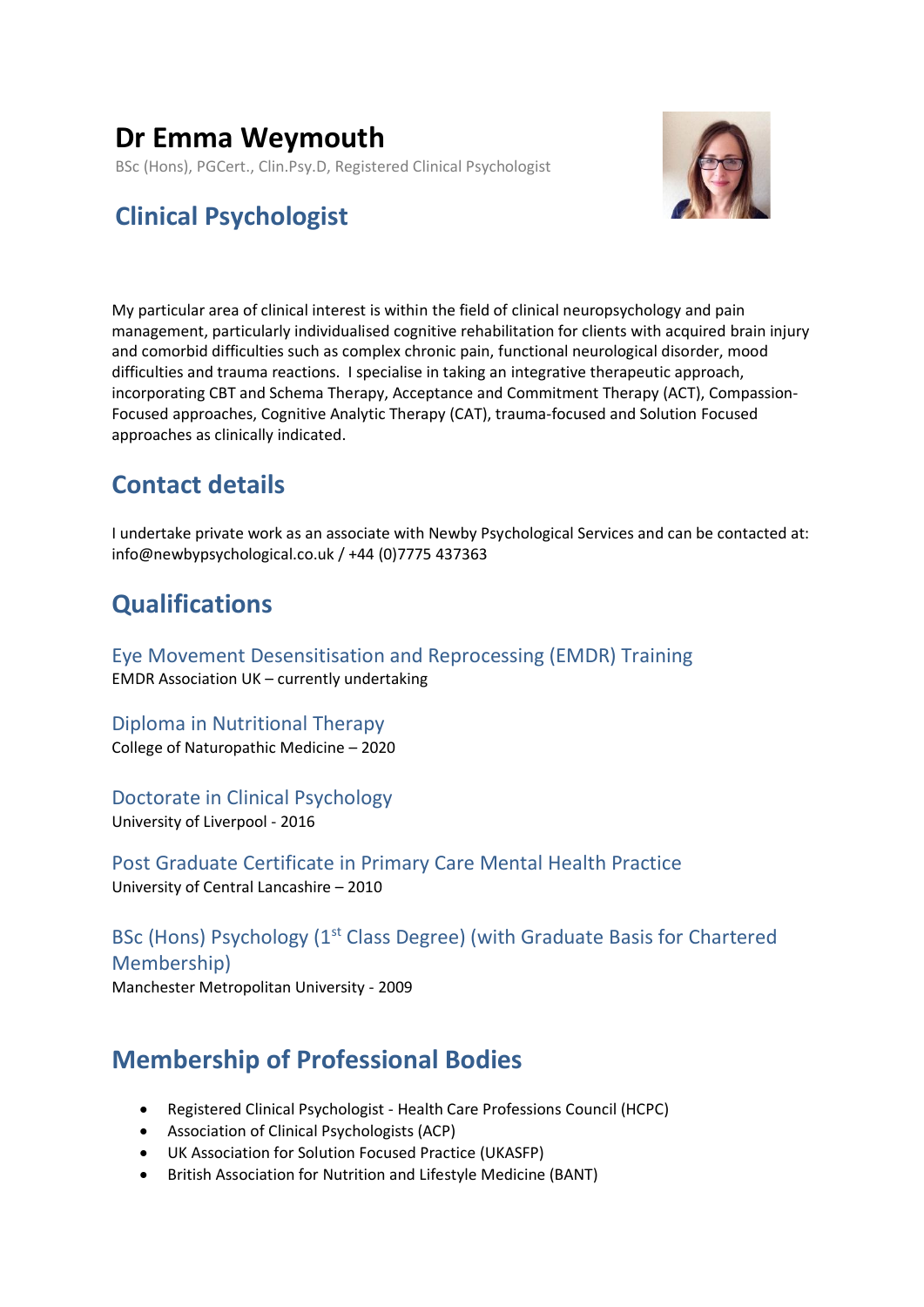# **Experience**

## Associate Clinical Psychologist specialising in Neuropsychology

**Newby Psychological Services Ltd Department COLOGIC 2017 - present** 

My work with Newby Psychological services has included providing neuropsychological rehabilitation and psychological therapy for clients with acquired brain injury. I also engage in work with family members and provide consultation to members of the multidisciplinary teams and services around neuropsychological considerations regarding the client's rehabilitation and care. I am able to offer my skills and experience in the care of client's experiencing persistent pain syndromes. I am also experienced in conducting capacity assessments.

## Specialist Clinical Psychologist November 2020 - Present

### **The Walton Centre NHS Foundation Trust**

Specialist Clinical Psychologist within a multidisciplinary pain management service providing enhanced specialist psychological assessment and therapeutic interventions. I offer advice and consultation to the multidisciplinary team regarding patient's psychological care and holistic management of complex chronic pain and medically unexplained pain symptoms. I deliver a specialist Pain Management Programme (PMP) as part of an MDT and undertake teaching and research in the area of clinical health psychology and biopsychosocial rehabilitation. I have a special interest in Complex Regional Pain Syndrome, female pelvic pain conditions and functional neurological disorder.

## Senior Clinical Psychologist October 2018 – November 2020

### **Lancashire Care NHS Foundation Trust**

Clinical Psychologist within a multidisciplinary pain management service providing enhanced specialist psychological assessment and therapeutic interventions.

### **Aintree University Hospital**

My role within the clinical health psychology department involved working therapeutically with clients in a variety of health specialties, including those with long-term health conditions, acute and chronic pain. My primary role was Clinical Psychologist within the Stroke Early Supported Discharge (ESD) team providing neuropsychological assessment, rehabilitation and psychological therapy for patients adjusting to life following a stroke and dementia. I worked closely with the multidisciplinary team to provide a neuro-bio-psycho-social approach to treatment for patients with ABI. I provided support for families and carers and consultation, including capacity assessments to the ESD MDT, residential and rehabilitation care facilities and wider services.

Clinical Psychologist in Pain Management October 2016 – April 2017 **Blackpool Hospital NHS Foundation Trust**

Clinical Psychologist October 2016 – October 2018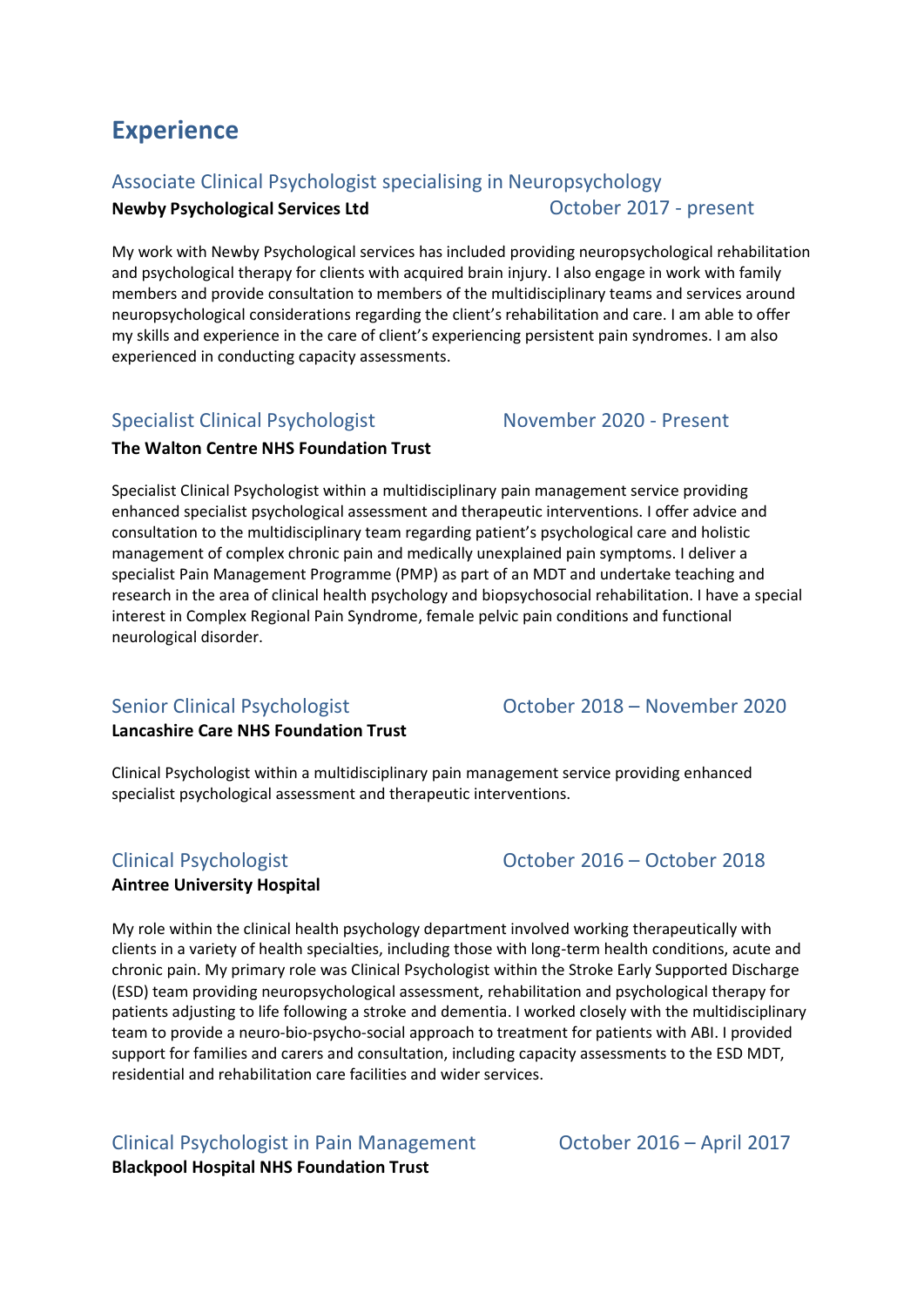I provided consultation to the MDT to enhance psychologically- informed patient care and holistic management of complex chronic pain and medically unexplained pain symptoms alongside facilitating the Pain Management Programme.

# Psychologist in Clinical Training 2013 – 2016

## **Merseycare NHS Foundation Trust**

I successfully completed clinical placements across adult mental health, child and adolescent mental health, learning disabilities, older adult and physical health specialities, focusing particularly on adult physical health and paediatric health as my specialism. Neuropsychological assessment was a core feature of all of these placements providing personalised neuropsychological formulations and treatment plans to inform care and therapeutic intervention.

# Research Assistant 2011 - 2013

## **The University of Manchester**

My role involved the recruitment, assessment and follow-up of service users diagnosed with bipolar disorder into a randomized controlled trial for a National Institute of Health Research programme focusing on the development, evaluation and implementation of psychological approaches to bipolar disorder and co-morbid problems. I presented the findings of this work at the British Association for Behavioural and Cognitive Psychotherapies annual conference in Leeds (2012) and the BABCP Bipolar Special Interest Group.

# Psychological Wellbeing Practitioner 2009 - 2011

**5 Boroughs NHS Foundation Trust Cumbria Partnership NHS Foundation Trust**

As a PWP I worked within the Improving Access to Psychological Therapies Programme (IAPT) providing Cognitive Behavioural Therapy (CBT) for clients with experiences of anxiety and depression within Primary Care.

# **Relevant CPD**

Functional Neurological Disorder and Pain Management Walton Centre NHS Foundation Trust - September 2021

## Cognitive Analytic Therapy in Healthcare

The Walton Centre NHS Foundation Trust - September 2021

Clinical Supervisor Training